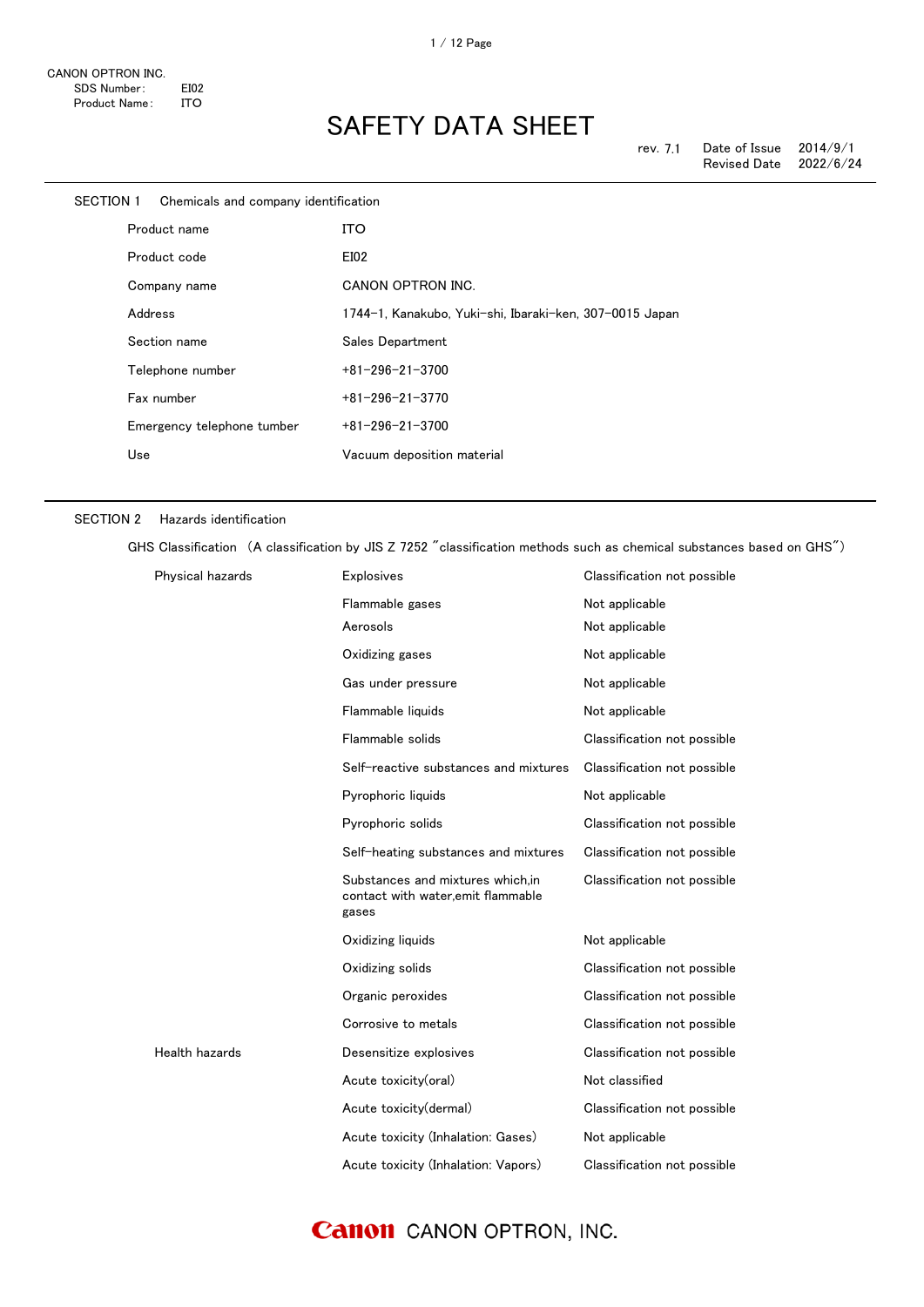|         | Acute toxicity (Inhalation: Dusts and<br>mists)            | Classification not possible |
|---------|------------------------------------------------------------|-----------------------------|
|         | Skin corrosion/irritation                                  | Classification not possible |
|         | Serious eye damage/eye irritation                          | Category 2B                 |
|         | Respiratory sensitization                                  | Classification not possible |
|         | Skin sensitization                                         | Classification not possible |
|         | Germ cell mutagenicity                                     | Classification not possible |
|         | Carcinogenicity                                            | Category 1B                 |
|         | Reproductive toxicity                                      | Classification not possible |
|         | Reproductive toxicity, effects on or via<br>lactation      | Classification not possible |
|         | Specific target organ toxicity (single<br>exposure)        | Classification not possible |
|         | Specific target organ toxicity (repeated<br>exposure)      | Category 1                  |
|         | Aspiration hazard                                          | Classification not possible |
| hazards | Hazardous to the aquatic environment<br>Short-term(acute)  | Classification not possible |
|         | Hazardous to the aquatic environment<br>Long-term(chronic) | Classification not possible |
|         | Hazardous to the ozone layer                               | Classification not possible |

Label elements

hazard Pictograms **Health Hazard** 

Environmental



Causes eye irritation. May cause cancer.

Signal word **Danger** 

Dangerous goods hazard information

Precautionary statements

【Safety measures】 Obtain special instructions before use. Do not handle until all safety precautions have been read and understood. Do not breathe dust/fume/gas/mist/vapours/spray. Wash hands thoroughly after handling. Do not eat, drink or smoke when using this product. Wear Protective glovess/protective clothing/eye protection/face protection.

Causes damage to organs through prolonged or repeated exposure Respiratory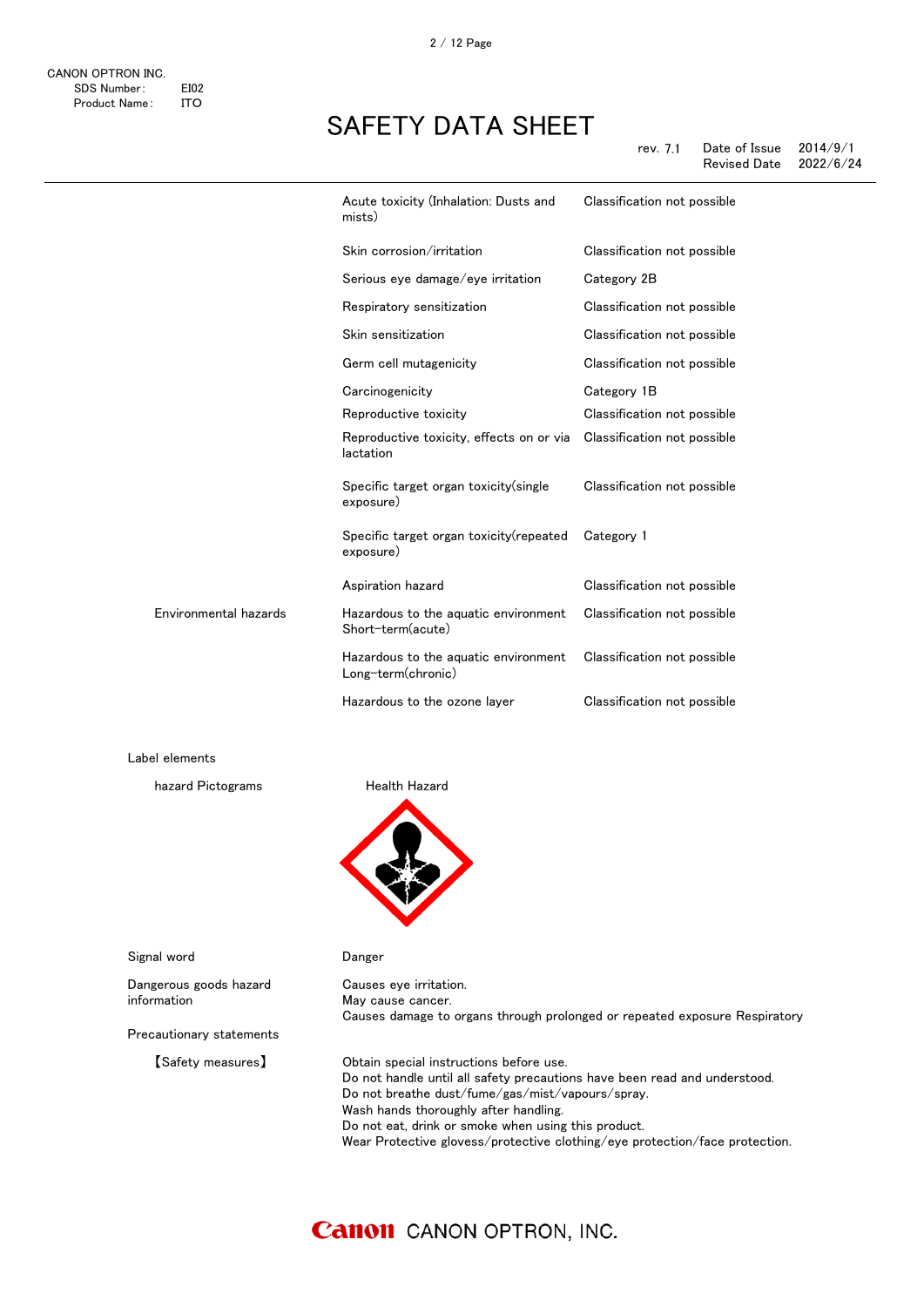rev. 7.1 Date of Issue 2014/9/1<br>Revised Date 2022/6/24 Revised Date

| [First-aid measures]   | IF IN EYES: Rinse cautiously with water for several minutes. Remove contact<br>lenses, if present and easy to do. Continue rinsing.<br>IF exposed or concerned: Get medical advice/attention.<br>Get medical advice/attention if you feel unwell.<br>If eye irritation persists: Get medical advice/attention. |
|------------------------|----------------------------------------------------------------------------------------------------------------------------------------------------------------------------------------------------------------------------------------------------------------------------------------------------------------|
| 【Storage】              | Store locked up.                                                                                                                                                                                                                                                                                               |
| [Disposal]             | Dispose of contents/container in accordance with national regulations.                                                                                                                                                                                                                                         |
| <b>[Other hazards]</b> |                                                                                                                                                                                                                                                                                                                |

| SECTION 3<br>Composition/information on ingredients            |                                                                                                                                                                                                                     |                  |  |
|----------------------------------------------------------------|---------------------------------------------------------------------------------------------------------------------------------------------------------------------------------------------------------------------|------------------|--|
| Substance/Mixture                                              | Mixture                                                                                                                                                                                                             |                  |  |
| Chemical name                                                  | Indium oxide                                                                                                                                                                                                        | Tin oxide        |  |
| Chemical formula                                               | <i>In2O3</i>                                                                                                                                                                                                        | SnO2             |  |
| Concentration or concentration<br>range                        | $In2O3 : 88 - 99$<br>$SnO2 : 1 - 12$<br>$\angle$ As oxidation indium ( $\boxplus$ ) and tin oxide ( $\text{IV}$ ) more than 99.9%                                                                                   |                  |  |
| CAS No.                                                        | $1312 - 43 - 2$                                                                                                                                                                                                     | 18282-10-5       |  |
| <b>TSCA Inventry</b>                                           | Indium oxide (In2O3)                                                                                                                                                                                                | Tin oxide (SnO2) |  |
| EINECS number                                                  | $215 - 193 - 9$                                                                                                                                                                                                     | $242 - 159 - 0$  |  |
| Radioactive information                                        | Radioactive substances are not used as the material. Therefore, there is no<br>reason that ionizing radiation would be generated.                                                                                   |                  |  |
| <b>SECTION 4</b><br>First aid measures                         |                                                                                                                                                                                                                     |                  |  |
| Inhalation                                                     | Remove person to fresh air and keep comfortable for breathing.<br>Get medical advice/attention if you feel unwell.                                                                                                  |                  |  |
| Skin contact                                                   | Take off immediately all contaminated clothing. Rinse affected areas with<br>water/shower.<br>IF ON SKIN: Wash with plenty of soap and water.<br>If skin irritation or rash occurs: : Get medical advice/attention. |                  |  |
| Eye contact                                                    | Rinse cautiously with water for several minutes. Remove contact lenses, if<br>present and easy to do. Continue rising.<br>If eye irritation persists: Get medical advice/attention.                                 |                  |  |
| Ingestion                                                      | Rinse mouth.<br>Get medical advice/attention.                                                                                                                                                                       |                  |  |
| Most important symptoms and<br>effects, both acute and delayed | No data available                                                                                                                                                                                                   |                  |  |
| Protection of first aiders                                     | Rescuers, wear suitable protective equipment as the situation demands.                                                                                                                                              |                  |  |
| Special precautions for physicians                             | No data available                                                                                                                                                                                                   |                  |  |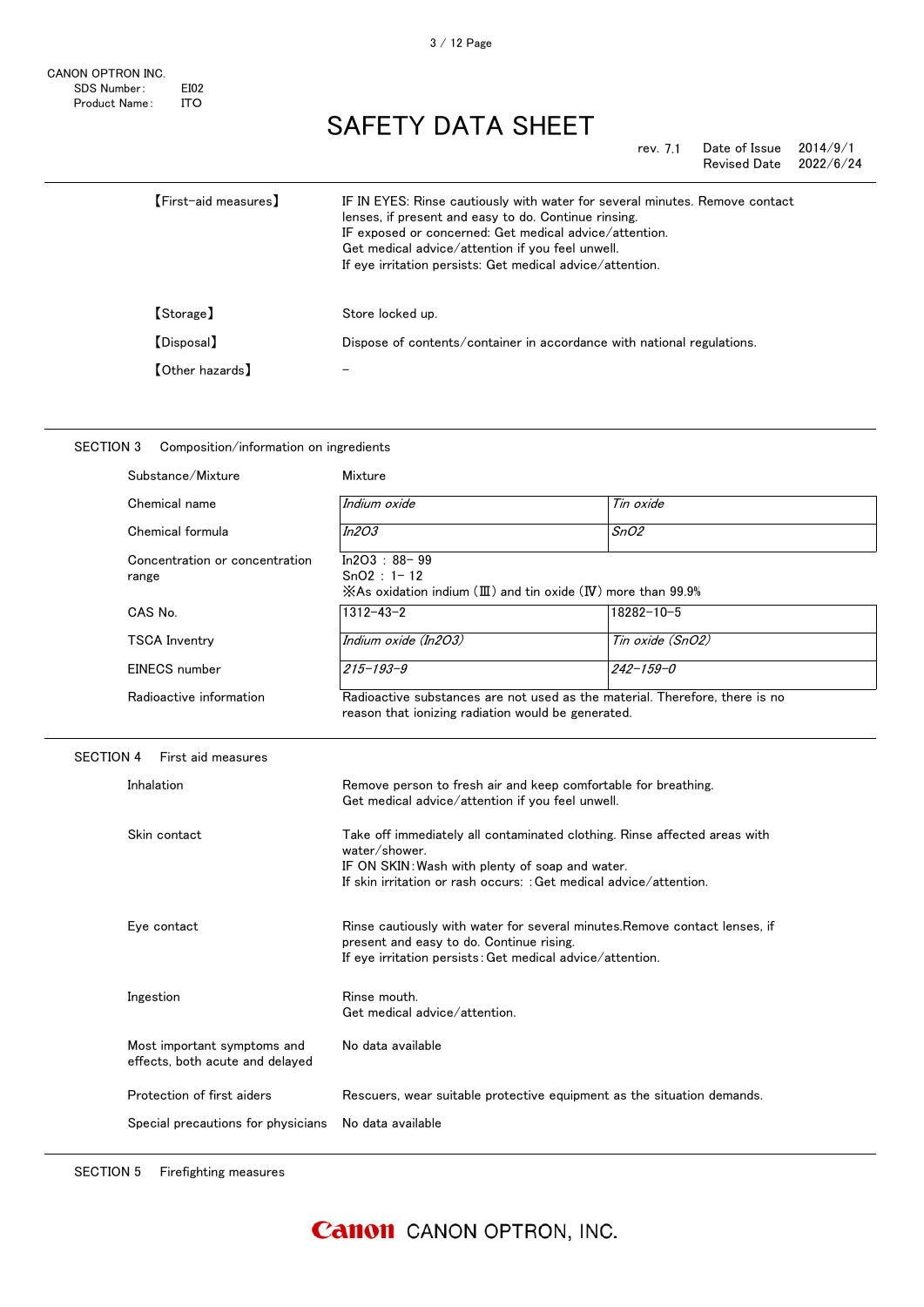|                                                                 | It uses a water mist, dry chemicals, fire foam, carbon dioxide depending on the                                                                                                                                                                                                                                                                                             |
|-----------------------------------------------------------------|-----------------------------------------------------------------------------------------------------------------------------------------------------------------------------------------------------------------------------------------------------------------------------------------------------------------------------------------------------------------------------|
|                                                                 | neighboring situation and the situation of the fire.                                                                                                                                                                                                                                                                                                                        |
| Unsuitable extinguishing media                                  | Because a fire might spread through the outskirts, It avoid direct stick irrigation.                                                                                                                                                                                                                                                                                        |
| Specific hazards                                                | In the case of fires, a toxic decomposition product may occur.                                                                                                                                                                                                                                                                                                              |
| Specific extinguishing methods                                  | It performs the fire fighting from windward.<br>Restrict access to the area around the fire location to persons other than those<br>involved with the fire.<br>It moves a container from the fire area if not dangerous.                                                                                                                                                    |
| Special protective equipment for<br>firefighters                | On the occasion of fire extinguishing work, it wears appropriate personal<br>protective equipment and rescue suit.                                                                                                                                                                                                                                                          |
| Accidental release measures                                     |                                                                                                                                                                                                                                                                                                                                                                             |
| Personal precautions, protective                                | It prohibits the entrance except the person concerned.                                                                                                                                                                                                                                                                                                                      |
| equipment, and emergency<br>procedures                          | The worker wears appropriate personal protective equipment (in item of<br>"8.revelation prevention and protection measures" reference) and avoids eyes,<br>contact and inhalation to skin.                                                                                                                                                                                  |
| Environmental precautions                                       | It avoids an outflow to the environmental average of the product to have<br>possibilities to influence neighboring environment.                                                                                                                                                                                                                                             |
| Methods and material for<br>containment and cleaning up         | It collects it in sky containers as if sweeping the scattered thing, and gathering<br>you, or being able to absorb it with a vacuum sweeper, and from scattering not<br>pitching a camp.<br>The prohibition of handling and eating and drinking in neighboring of the storage<br>area.<br>It prevents the inflow to a drainage, a sewer, a basement or the closedown place. |
| Secondary disaster prevention<br>measures                       | No data available                                                                                                                                                                                                                                                                                                                                                           |
| Handling and storage                                            |                                                                                                                                                                                                                                                                                                                                                                             |
| Precautions for safe handling                                   |                                                                                                                                                                                                                                                                                                                                                                             |
| <b>Technical measures</b>                                       | Take measures for equipment as described in "8. Exposure controls/personal<br>protection" and wear protective equipment.                                                                                                                                                                                                                                                    |
| Safety handling precautions                                     | It prevents you from producing dust.                                                                                                                                                                                                                                                                                                                                        |
| Avoidance of contact                                            | Refer to "10. Stability and reactivity."                                                                                                                                                                                                                                                                                                                                    |
| Hygiene measures                                                | Wash hands thoroughly after handling.<br>Do not eat, drink or smoke when using this product.                                                                                                                                                                                                                                                                                |
| Conditions for safe storage,<br>including any incompatibilities |                                                                                                                                                                                                                                                                                                                                                                             |
| Safe storage conditions                                         | It avoids direct rays of the sun and keeps it in the cool and dark space.<br>Store locked up.                                                                                                                                                                                                                                                                               |
|                                                                 | Suitable extinguishing media                                                                                                                                                                                                                                                                                                                                                |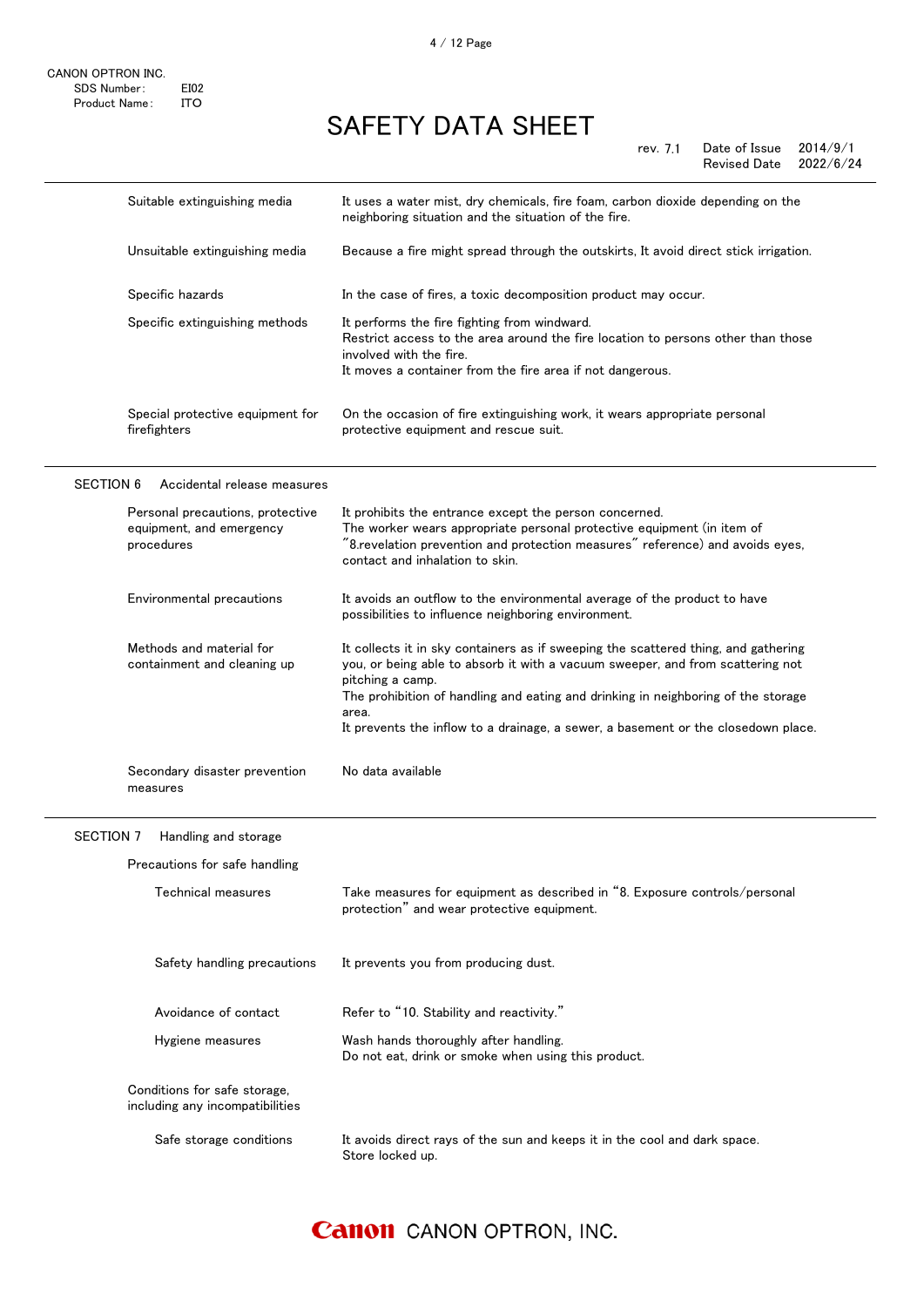|                                                                             |                                  | Safety packaging material             | It uses the container which it can seal up without damage and the leak.                                                                                                                                             |                                                                                                                                                                    |
|-----------------------------------------------------------------------------|----------------------------------|---------------------------------------|---------------------------------------------------------------------------------------------------------------------------------------------------------------------------------------------------------------------|--------------------------------------------------------------------------------------------------------------------------------------------------------------------|
|                                                                             | <b>SECTION 8</b>                 | Exposure controls/personal protection |                                                                                                                                                                                                                     |                                                                                                                                                                    |
|                                                                             |                                  |                                       | In2O3                                                                                                                                                                                                               | SnO2                                                                                                                                                               |
|                                                                             |                                  | Permissible concentration             |                                                                                                                                                                                                                     |                                                                                                                                                                    |
|                                                                             |                                  | <b>ACGIH</b>                          | TLV-TWA: 0.1 mg/m <sup>3</sup> (as indium)<br>(indium and the compound)<br>$(2016 \text{ version})$                                                                                                                 | TLV-TWA: 2 mg/m <sup>3</sup> (Inhalable fraction of<br>the aerosol)<br>(Tin, and inorganic compounds, excluding Tin<br>hydride, as Sn)<br>$(2019 \text{ version})$ |
|                                                                             | Appropriate engineering controls |                                       | In the work shop which dust produces, it uses a device, an apparatus sealed up<br>by all means or a local ventilator.<br>The capture velocity of the local exhaust ventilation is prescribed to 1.0m per<br>second. |                                                                                                                                                                    |
| Individual protection measures,<br>such as personal protective<br>equipment |                                  |                                       |                                                                                                                                                                                                                     |                                                                                                                                                                    |
|                                                                             |                                  | Respiratory protection                | Dustproof mask                                                                                                                                                                                                      |                                                                                                                                                                    |
|                                                                             |                                  | Hand protection                       | Protective gloves                                                                                                                                                                                                   |                                                                                                                                                                    |
|                                                                             |                                  | Eye/face protection                   | Dust-proof glasses                                                                                                                                                                                                  |                                                                                                                                                                    |
|                                                                             |                                  | Skin protection                       | Protective clothing                                                                                                                                                                                                 |                                                                                                                                                                    |
|                                                                             |                                  |                                       |                                                                                                                                                                                                                     |                                                                                                                                                                    |

SECTION 9 Physical and chemical properties

### Appearance

| Physical state | Solid             |
|----------------|-------------------|
| Form           | Pellets, granules |
| Colour         | Pale yellow       |
| Odour          | None              |

|                                                             | In2O3                                                                                                           | SnO2                   |
|-------------------------------------------------------------|-----------------------------------------------------------------------------------------------------------------|------------------------|
| Melting point/freezing point                                | 1,912 degrees Celsius - 2,000 degrees<br>Celsius (Ministry of the Environment risk<br>evaluation Vol. 11, 2013) | $1127^{\circ}C$        |
| Boiling point or initial boiling point<br>and boiling range | It disintegrate at 850 degrees Celsius and<br>volatilize (PATTY (6th. 2012))                                    | $1800 - 1900^{\circ}C$ |
| Flammability                                                | No data available                                                                                               | No data available      |
| Upper/lower flammability or<br>explosive limits             | No data available                                                                                               | Not applicable         |
| Flash point                                                 | No data available                                                                                               | Not applicable         |
| Auto-ignition temperature                                   | No data available                                                                                               | Not applicable         |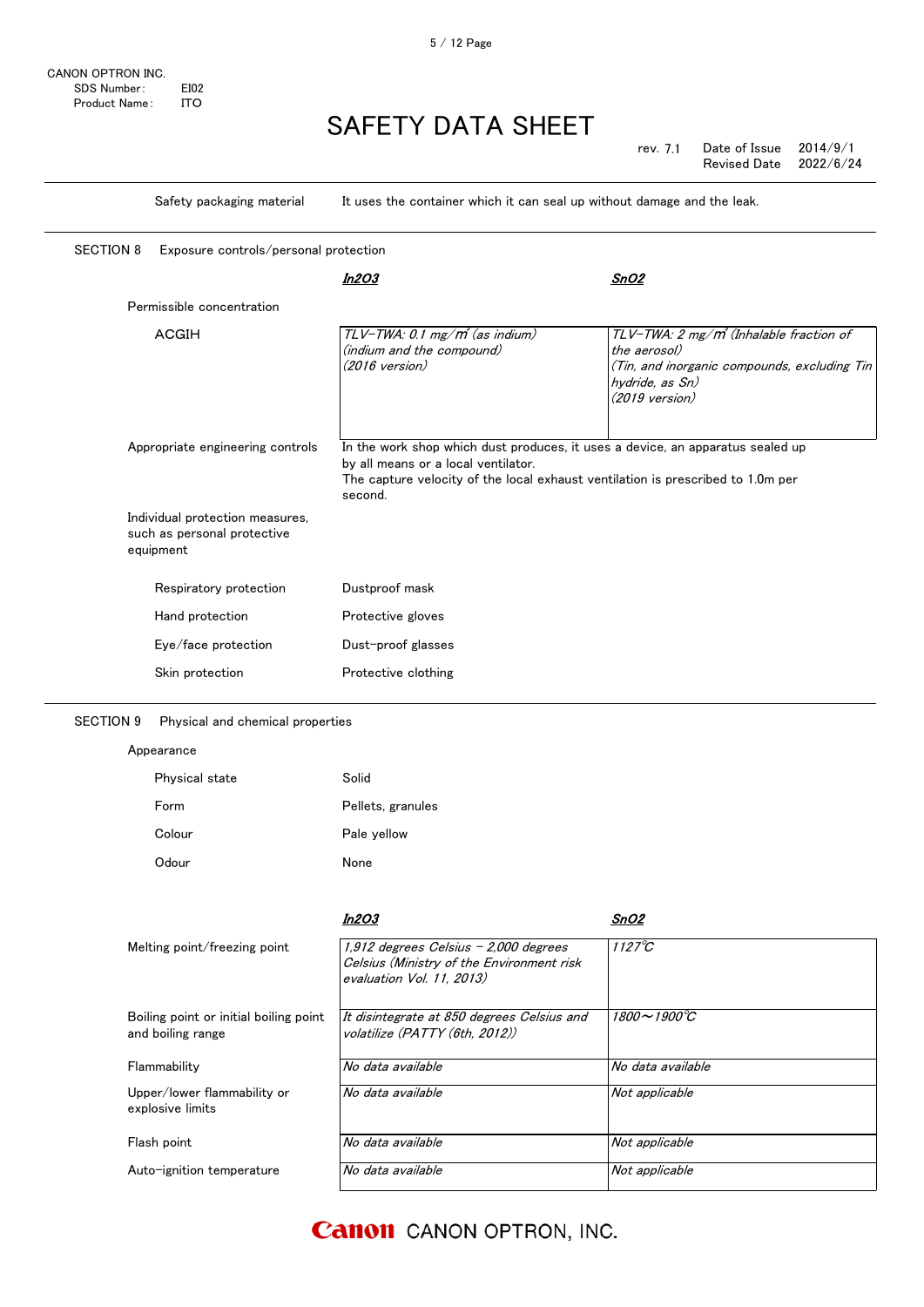| Decomposition temperature                  | 850°C                                  | No data available                                     |
|--------------------------------------------|----------------------------------------|-------------------------------------------------------|
| рH                                         | No data available                      | $4 \sim 5$ (20°C) (GESTIS (Access on August<br>2019)) |
| Kinematic viscosity                        | No data available                      | Not applicable                                        |
| Solubility                                 |                                        |                                                       |
| Water                                      | Insoluble                              | Insoluble                                             |
| Other solvents                             | No data available                      | No data available                                     |
| Partition coefficient: n-<br>octanol/water | No data available                      | No data available                                     |
| Vapour pressure                            | 0.01 hPa (Sigma-aldrich)               | No data available                                     |
| Density and/or relative density            | 7.18                                   | $6.95$ g/cm (ICSC (2004))                             |
| (Density)                                  | $\%$ 3.9 $\degree$ 4.8 (pellet) as ITO |                                                       |
| Relative vapor density                     | No data available                      | Not applicable                                        |
| Particle characteristics                   | No data available                      | No data available                                     |
| Other information                          | No data available                      | No data available                                     |
|                                            |                                        |                                                       |

SECTIO

|                                    | In2O3                                                                            | SnO2                                         |
|------------------------------------|----------------------------------------------------------------------------------|----------------------------------------------|
| Reactivity                         | It is stable in the normal handling.                                             | See "Possibility of hazardous reaction."     |
| Chemical stability                 | It is stable in normal handling.                                                 | No data available                            |
| Possibility of hazardous reactions | Dangerous adverse reaction is not caused<br>under the normal handling condition. | Reacts strongly with strong reducing agents. |
| Conditions to avoid                | It avoid direct rays of the sun and keep it in<br>the cool and dark space.       | Contact with incompatible materials          |
| Incompatible materials             | Oxidizer, reducer                                                                | Strong reducing agents                       |
| Hazardous decomposition products   | In the case of fires, a toxic decomposition<br>product may occur.                | No data available                            |

SECTION 11 Toxicological information

|                                         | In2O3                                                          | SnO2                                                                                     |
|-----------------------------------------|----------------------------------------------------------------|------------------------------------------------------------------------------------------|
| Acute toxicity(oral)                    | For a rat LD50 price, $> 10,000$ mg/kg<br>(PATTY, (6th, 2012)) | LD50 for rats: $>$ 2,000 mg/kg (REACH<br>registration dossier (Access on August<br>2019) |
| Acute toxicity (dermal)                 | No data available                                              | No data available                                                                        |
| Acute toxicity (Inhalation: Gases)      | Solid (GHS definition)                                         | Solid (GHS definition)                                                                   |
| Acute toxicity (Inhalation:<br>Vapours) | Solid (GHS definition)                                         | No data available                                                                        |
|                                         |                                                                |                                                                                          |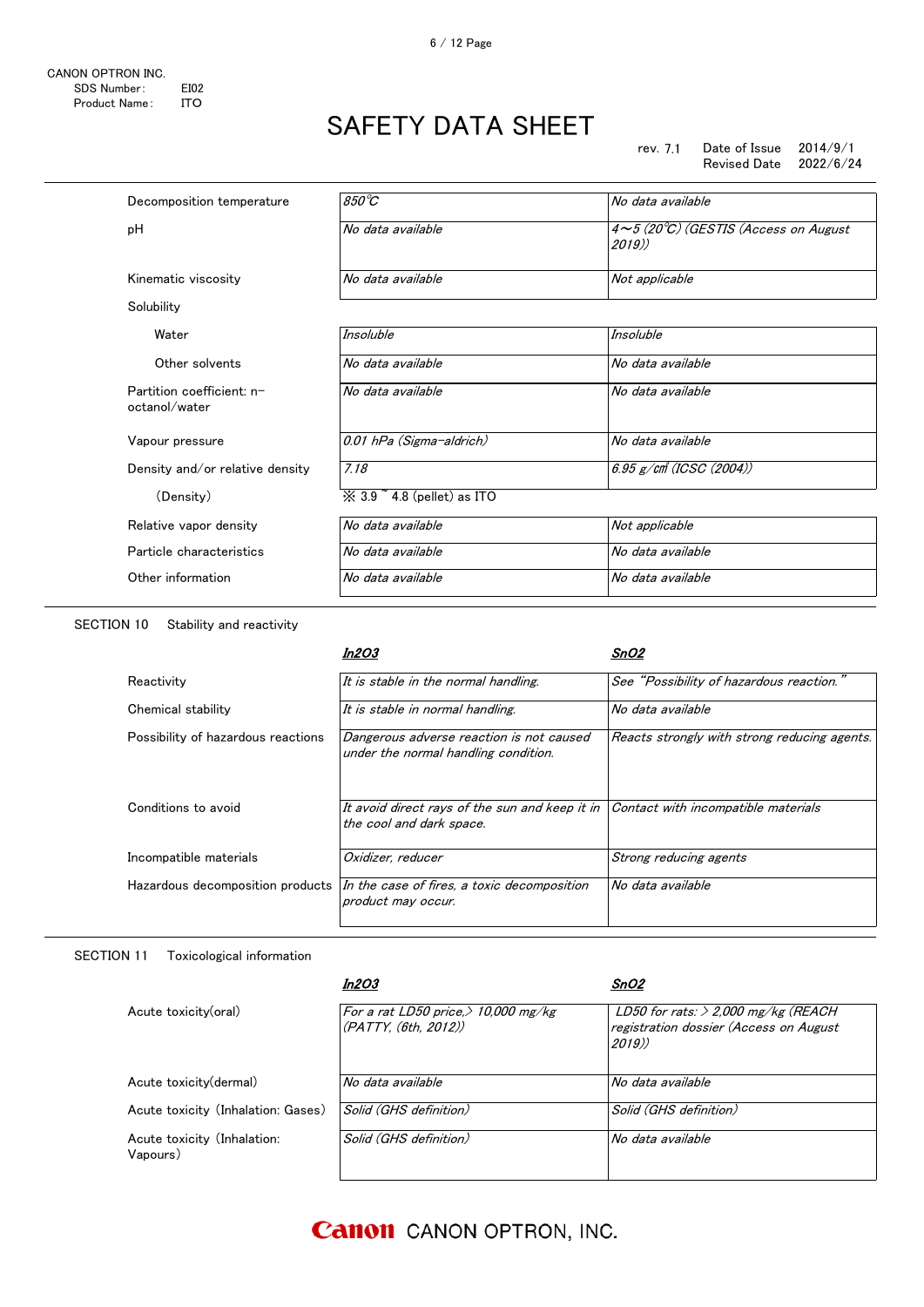| Acute toxicity (Inhalation: Dusts<br>and mists) | No data available                                                                                                                                                                                                                                                                                                          | (1) LC50 (aerosol, 4 hours) for rats: $> 2.04$<br>mg/L (REACH registration dossier (Access<br>on August 2019)).<br>$(2)$ As for (1), it is described that 2.04 mg/L<br>was the highest chamber concentration<br>achieved (REACH registration dossier<br>(Access on August 2019)).          |
|-------------------------------------------------|----------------------------------------------------------------------------------------------------------------------------------------------------------------------------------------------------------------------------------------------------------------------------------------------------------------------------|--------------------------------------------------------------------------------------------------------------------------------------------------------------------------------------------------------------------------------------------------------------------------------------------|
| Skin corrosion/irritation                       | Classification not possible due to lack of<br>data. Besides, it is described that indium<br>and indium compounds are irritating to the<br>skin (HSDB (Access on June 2016)). Since<br>the information source is listed in List 3.<br>and the original literature cannot be<br>confirmed, this information was not adopted. | In an in vitro skin corrosion test according<br>to OECD TG 431 using an artificial human<br>skin model (EpiDerm), survival rates were $\geq$<br>$50\%$ and $> 15\%$ after 3-minute and 60-<br>minute exposures, respectively (REACH<br>registration dossier (Access on August<br>$2019$ ). |
| Serious eye damage/irritation                   | It is described that indium irritates the eyes<br>and the respiratory tract, and causes<br>coughs and shortness of breath by<br>inhalation (Environmental Risk Assessment<br>for Chemical Substances Vol.11 (Ministry of<br>the Environment, 2013)). Therefore, this<br>substance was classified in Category 2B.           | In an eye irritation test according to OECD<br>TG 405 with rabbits, slight conjunctival<br>redness and edema were observed one hour<br>after application, however, these changes<br>were fully reversible after 24 hours (REACH<br>registration dossier (Access on August<br>$2019$ ).     |
| Respiratory or skin sensitization               | No data available                                                                                                                                                                                                                                                                                                          | The EC3 value could not be calculated as<br>the stimulation indices of all concentrations<br>were below 3 in a mouse local lymph node<br>test (LLNA) according to OECD TG 429, and<br>it was judged as negative (REACH<br>registration dossier (Access on August<br>$2019$ ).              |
| Germ cell mutagenicity                          | Classification not possible due to lack of<br>data. No in vivo data is available. As for in<br>vitro data, it was reported a bacterial<br>reversion mutation test was negative<br>(Environmental Risk Assessment for<br>Chemical Substances Vol.11 (Ministry of the<br>Environment. 2013)).                                | No data available                                                                                                                                                                                                                                                                          |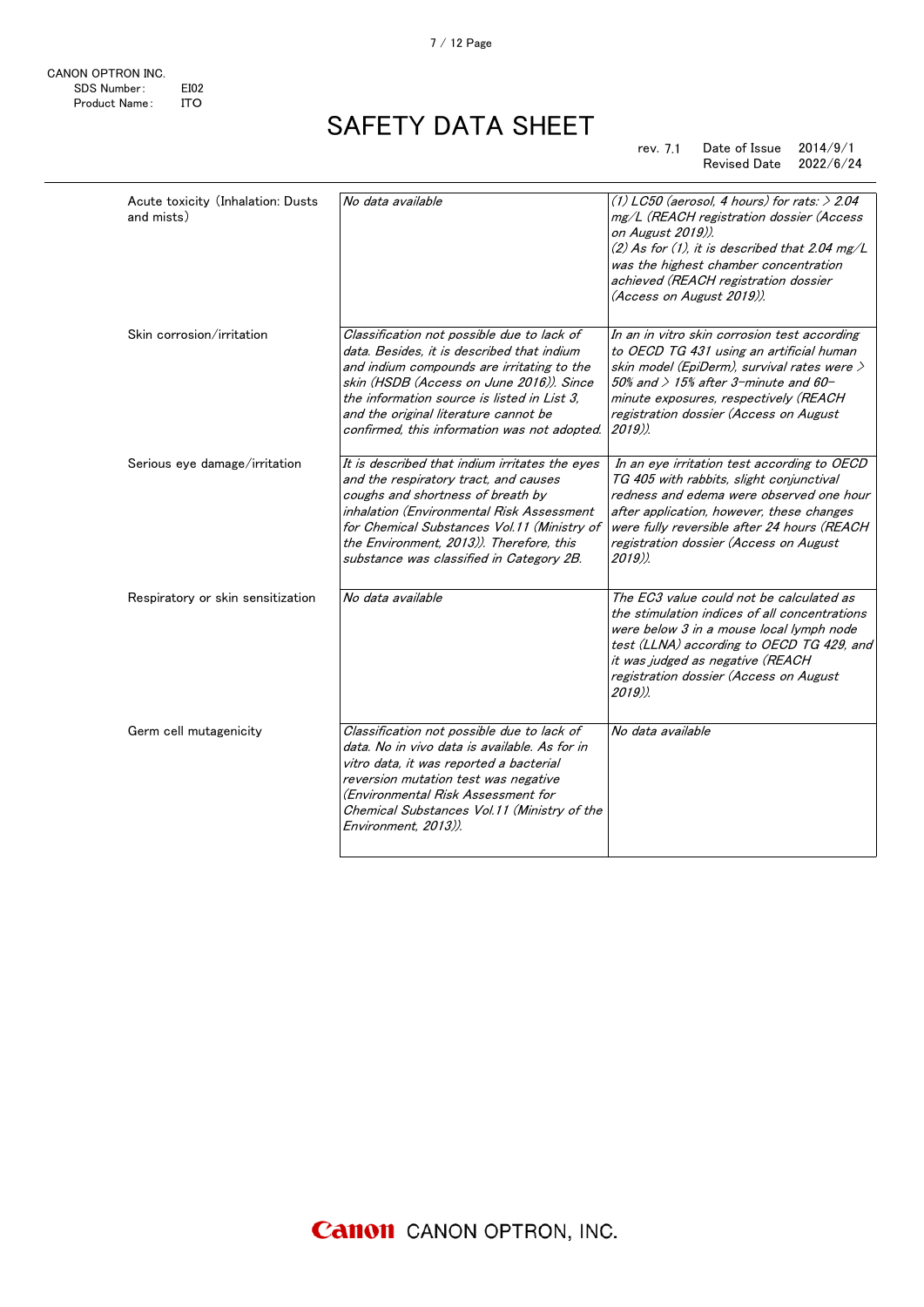rev. 7.1 rev. Date of Issue 2014/9/1 Revised Date 2022/6/24

| Carcinogenicity       | No data is available regarding                | No data available |
|-----------------------|-----------------------------------------------|-------------------|
|                       | carcinogenicity in humans. As for             |                   |
|                       | experimental animals, in an inhalation        |                   |
|                       | exposure carcinogenicity test in which both   |                   |
|                       | rats or mice were exposed to indium tin       |                   |
|                       | oxide (ITO), containing 90.06% of indium      |                   |
|                       | oxide and 9.74% of tin oxide, at              |                   |
|                       | concentrations of 0.01 - 0.1 mg/m for 2       |                   |
|                       | years (26 weeks only for rats in a high       |                   |
|                       | concentration group due to lung injury), in   |                   |
|                       | mice, no carcinogenic response occurred.      |                   |
|                       | As for rats, however, increases in the        |                   |
|                       | incidences of lung tumors such as             |                   |
|                       | bronchiolar-alveolar adenomas and             |                   |
|                       | carcinomas were observed in both males        |                   |
|                       | and females (OEL Documentations (Japan        |                   |
|                       | Society For Occupational Health (JSOH),       |                   |
|                       | 2013), Environmental Risk Assessment for      |                   |
|                       | Chemical Substances Vol.11 (Ministry of the   |                   |
|                       | Environment, 2013)). Also, in a test in which |                   |
|                       | rats or mice were exposed to indium           |                   |
|                       | phosphide by inhalation at concentrations of  |                   |
|                       | $0.03$ – 0.3 mg/m, for 2 years for the low-   |                   |
|                       | concentration groups and for $21 - 22$ weeks  |                   |
|                       | for the medium- and high-concentration        |                   |
|                       | groups (shortened due to lung injury),        |                   |
|                       | bronchiolar-alveolar adenoma and              |                   |
|                       | carcinomas were observed in both rats and     |                   |
|                       | mice. In addition, increases in the           |                   |
|                       | incidences of pheochromocytomas of the        |                   |
|                       | adrenal gland, mononuclear cell leukemia,     |                   |
|                       | tumors of the skin and the mammary gland      |                   |
|                       | were observed in rats; and the incidences of  |                   |
|                       | liver tumors were significantly increased in  |                   |
|                       | mice (OEL Documentations (Japan Society       |                   |
|                       | For Occupational Health (JSOH), 2013)),       |                   |
|                       | NTP TR499 (2001), Environmental Risk          |                   |
|                       | Assessment for Chemical Substances Vol.       |                   |
|                       | 11 (Ministry of the Environment, 2013)).      |                   |
|                       | As the classifications by other               |                   |
|                       | organizations, IARC classified indium         |                   |
|                       | phosphide in Group 2A (IARC 86 (2006)),       |                   |
|                       | and the Japan Society For Occupational        |                   |
|                       | Health classified hardly soluble inorganic    |                   |
|                       | indium compounds in Group 2A                  |                   |
|                       | (Recommendation of Occupational Exposure      |                   |
|                       | Limits (Japan Society For Occupational        |                   |
|                       | Health (JSOH), 2015)). Therefore, this        |                   |
|                       | substance was classified in Category 1B for   |                   |
|                       | this hazard class.                            |                   |
|                       | Besides, because the classifications by       |                   |
|                       |                                               |                   |
|                       | other organizations were published after the  |                   |
|                       | previous classification, the classification   |                   |
|                       | result changed this time.                     |                   |
|                       |                                               |                   |
| Reproductive toxicity | No data available                             | No data available |
|                       |                                               |                   |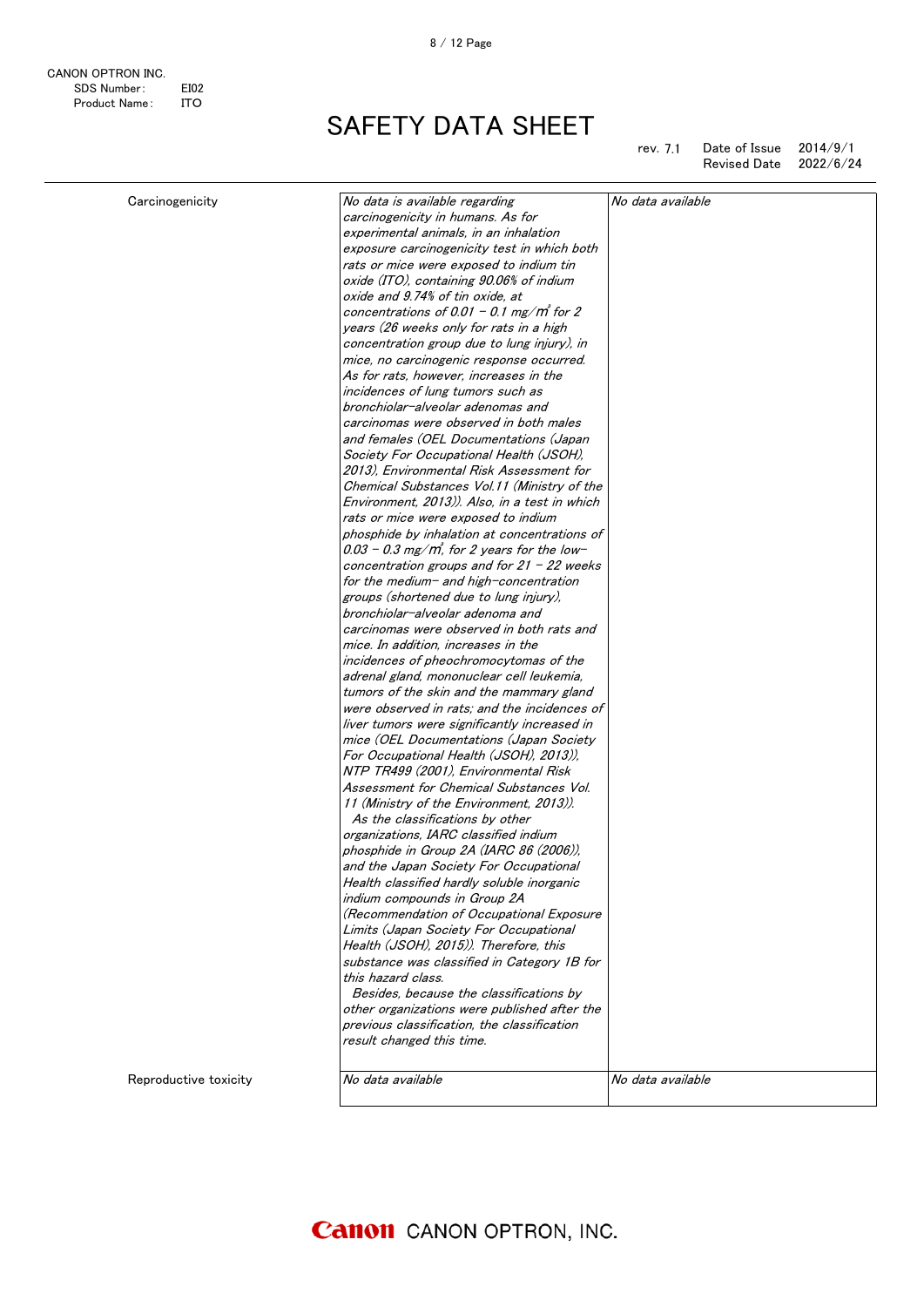rev. 7.1 Revised Date 2022/6/24

| Specific target organ toxicity (single | Classification not possible due to lack of   | No data available |
|----------------------------------------|----------------------------------------------|-------------------|
| exposure)                              | data. Besides, although in the Environmental |                   |
|                                        | Risk Assessment for Chemical Substances      |                   |
|                                        | Vol.11 (Ministry of the Environment, 2013).  |                   |
|                                        | indium is described as irritant to the       |                   |
|                                        | respiratory tract, it was quoted from ICSC.  |                   |
|                                        | and the original literature could not be     |                   |
|                                        | confirmed. Also it is not clear whether this |                   |
|                                        | is a description concerning only metallic    |                   |
|                                        | indium or a description concerning indium    |                   |
|                                        | compounds in general.                        |                   |
|                                        |                                              |                   |
|                                        |                                              |                   |

Date of Issue 2014/9/1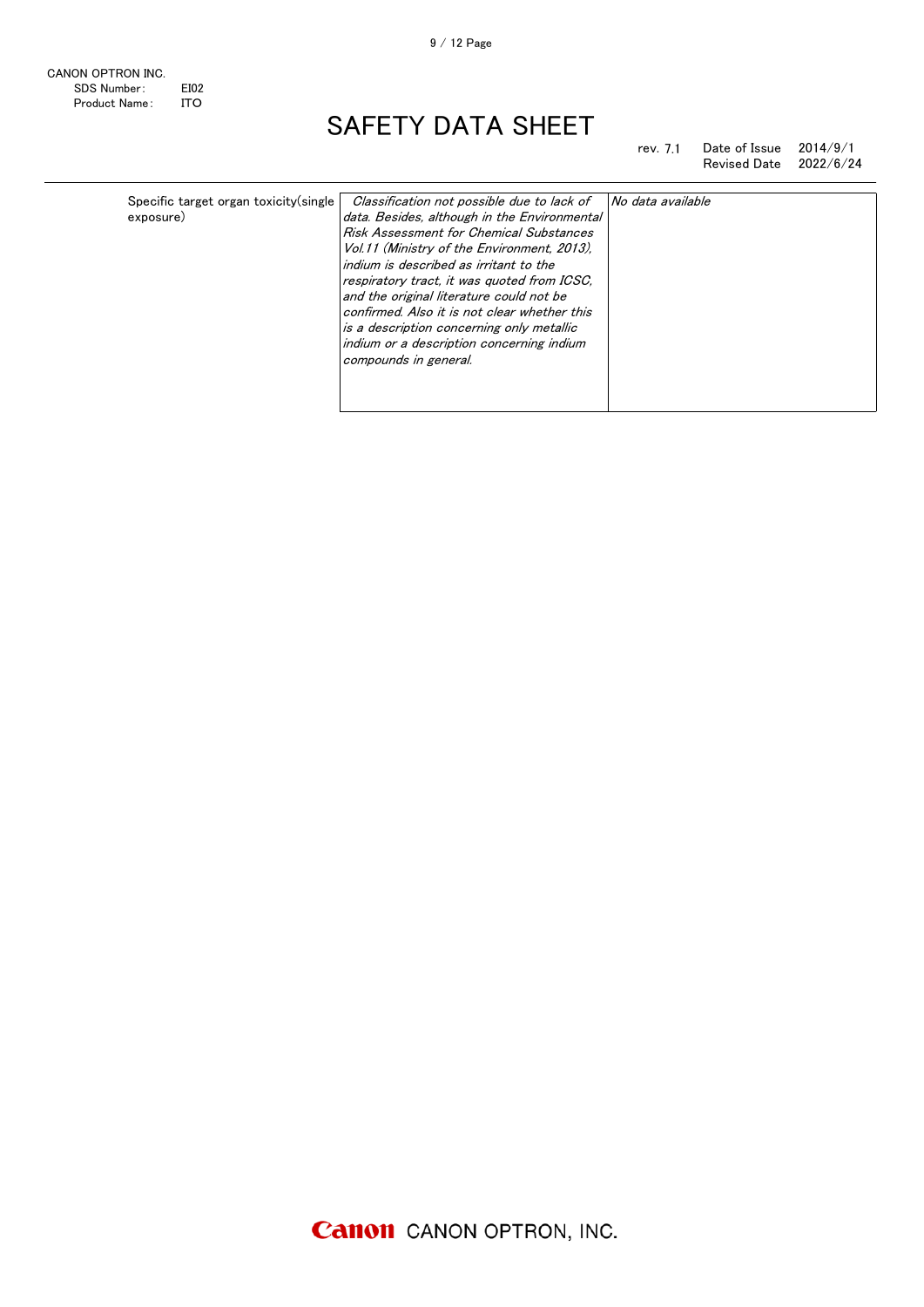#### rev. 7.1 Date of Issue 2014/9/1 Revised Date 2022/6/24

| For Occupational Health (JSOH), 2013)).<br>As for experimental animals, in a 13-week<br>inhalation exposure test using rats, effects<br>in the lungs (infiltration of alveolar<br>macrophages, alveolar proteinosis,<br>hyperplasia of alveolar epithelium, etc.) were<br>observed at 1 mg/ $m$ <sup>'</sup> (converted guidance<br>value: 0.00072 mg/L), which is equivalent to<br>Category 1. However, for the oral route, in a<br>3-month administration toxicity study using<br>rats dosed by feeding, no toxic effects were<br>observed even at a dose equivalent to 4,000<br>mg/kg/day (Environmental Risk Assessment<br>for Chemical Substances Vol.11 (Ministry of<br>the Environment, 2013)).<br>Besides, in the previous classification, in<br>addition to respiratory organs, the skeleton<br>and digestive system were determined as<br>target organs, based on the information that<br>the $TLV$ -TWA for indium and its compounds<br>was set based on the skeletal and<br>gastrointestinal effects, and particularly<br>pulmonary toxicity by inhalation into the<br>lungs in ACGIH (7th, 2001). However, this<br>was based on a "Preliminary Investigation"<br>on exposure to indium compounds by the<br>EPA. As it was a preliminary investigation<br>and is also considered to have low reliability<br>due to no information other than the<br>symptom names based on complaints, etc.,<br>it was not adopted as the evidence for the<br>classification.<br>Therefore, this substance was classified in<br>Category 1 (respiratory organs).<br>Aspiration hazard<br>No data available<br>No data available | Specific target organ<br>toxicity(repeated exposure) | As for humans, in Japan, there are case<br>reports of interstitial pneumonitis and<br>fibrosis and investigation reports showing<br>increases in KL-6, SP-D and SP-A values,<br>which are indicators of interstitial<br>pneumonitis, in workers at the<br>manufacturing and processing plants of<br>indium tin compounds (ITO), recycling plants<br>of indium and indium oxide manufacturing<br>plants; and it has been clarified that lung<br>diseases, mostly interstitial pneumonitis,<br>occur due to exposure to ITO or indium<br>oxide (OEL Documentations (Japan Society | (1) Inhalation exposure to the dust and fume<br>of tin (oxide) is recognized to result in<br>stannosis, mild pneumoconiosis (ACGIH<br>$(7th, 2019)$ ).<br>[Reference Data, etc.]<br>$(2)$ In a study in which this substance was<br>administered by feeding to rats for 13<br>weeks, no effect was observed at up to 440<br>mg/kg/day (ATSDR (2005)). |
|-----------------------------------------------------------------------------------------------------------------------------------------------------------------------------------------------------------------------------------------------------------------------------------------------------------------------------------------------------------------------------------------------------------------------------------------------------------------------------------------------------------------------------------------------------------------------------------------------------------------------------------------------------------------------------------------------------------------------------------------------------------------------------------------------------------------------------------------------------------------------------------------------------------------------------------------------------------------------------------------------------------------------------------------------------------------------------------------------------------------------------------------------------------------------------------------------------------------------------------------------------------------------------------------------------------------------------------------------------------------------------------------------------------------------------------------------------------------------------------------------------------------------------------------------------------------------------------------------------------------------------|------------------------------------------------------|---------------------------------------------------------------------------------------------------------------------------------------------------------------------------------------------------------------------------------------------------------------------------------------------------------------------------------------------------------------------------------------------------------------------------------------------------------------------------------------------------------------------------------------------------------------------------------|-------------------------------------------------------------------------------------------------------------------------------------------------------------------------------------------------------------------------------------------------------------------------------------------------------------------------------------------------------|
|                                                                                                                                                                                                                                                                                                                                                                                                                                                                                                                                                                                                                                                                                                                                                                                                                                                                                                                                                                                                                                                                                                                                                                                                                                                                                                                                                                                                                                                                                                                                                                                                                             |                                                      |                                                                                                                                                                                                                                                                                                                                                                                                                                                                                                                                                                                 |                                                                                                                                                                                                                                                                                                                                                       |
|                                                                                                                                                                                                                                                                                                                                                                                                                                                                                                                                                                                                                                                                                                                                                                                                                                                                                                                                                                                                                                                                                                                                                                                                                                                                                                                                                                                                                                                                                                                                                                                                                             |                                                      |                                                                                                                                                                                                                                                                                                                                                                                                                                                                                                                                                                                 |                                                                                                                                                                                                                                                                                                                                                       |
|                                                                                                                                                                                                                                                                                                                                                                                                                                                                                                                                                                                                                                                                                                                                                                                                                                                                                                                                                                                                                                                                                                                                                                                                                                                                                                                                                                                                                                                                                                                                                                                                                             | Other information                                    | No data available                                                                                                                                                                                                                                                                                                                                                                                                                                                                                                                                                               |                                                                                                                                                                                                                                                                                                                                                       |

SECTION 12 Ecological information

In2O3

SnO2

Toxicity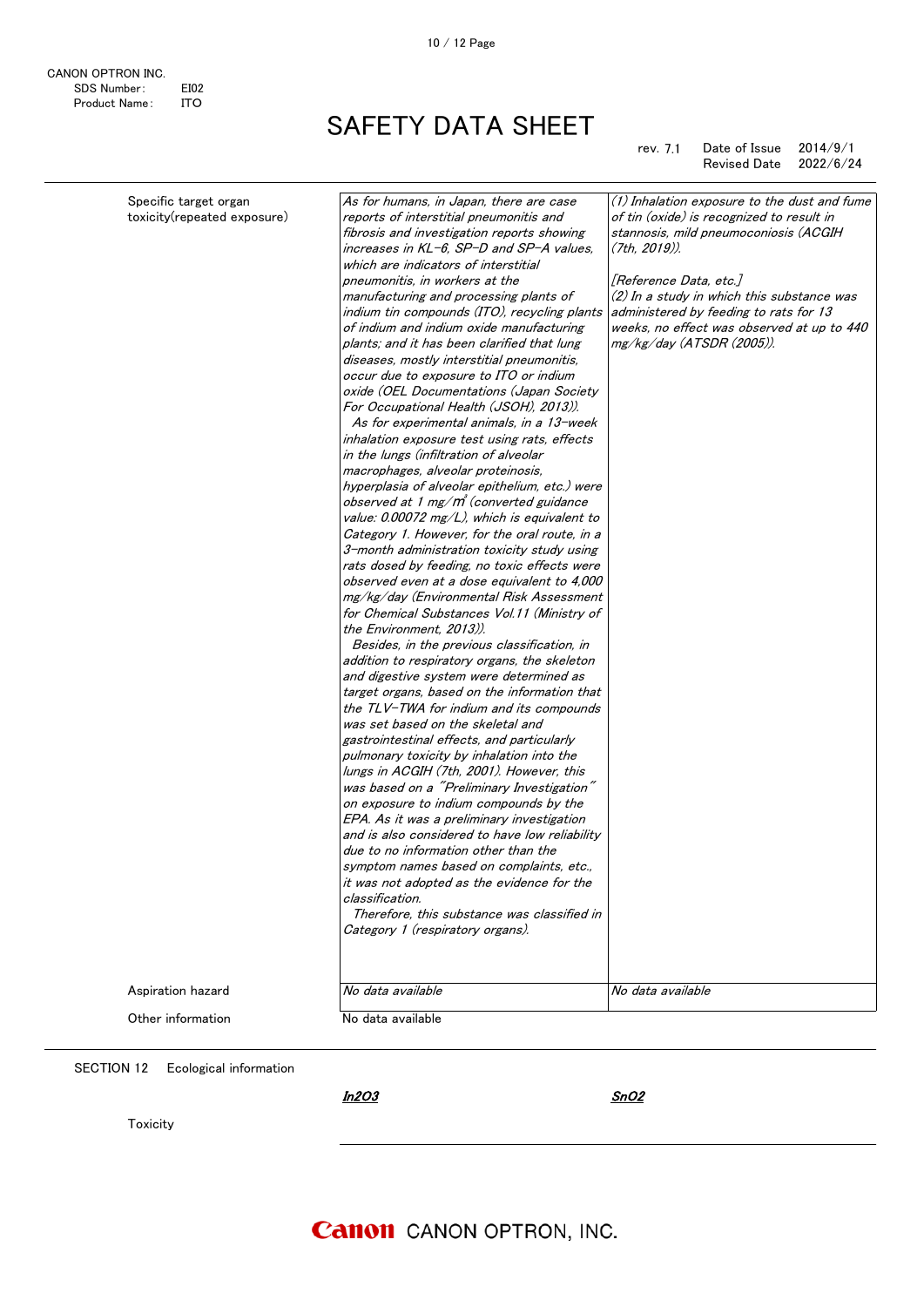rev. 7.1 Date of Issue 2014/9/1<br>Revised Date 2022/6/24 Revised Date

| Hazardous to the aquatic<br>environment Short-<br>term(acute)           | No data available                                                                                                                                                                                                             | No data available                                                                                                                                                   |
|-------------------------------------------------------------------------|-------------------------------------------------------------------------------------------------------------------------------------------------------------------------------------------------------------------------------|---------------------------------------------------------------------------------------------------------------------------------------------------------------------|
| Hazardous to the aquatic<br>environment Long-<br>term(chronic)          | No data available                                                                                                                                                                                                             | No data available                                                                                                                                                   |
| Persistence and degradablility                                          | No data available                                                                                                                                                                                                             | No data available                                                                                                                                                   |
| Bioaccumulative potential                                               | No data available                                                                                                                                                                                                             | No data available                                                                                                                                                   |
| Mobility in soil                                                        | No data available                                                                                                                                                                                                             | No data available                                                                                                                                                   |
| Hazard to the ozone layer                                               | No data available                                                                                                                                                                                                             | No data available                                                                                                                                                   |
| Other adverse effects                                                   | No data available                                                                                                                                                                                                             | No data available                                                                                                                                                   |
| <b>SECTION 13</b><br>Disposal considerations<br>Waste treatment methods | Process is contracted to industrial waste disposers who received approval of a<br>prefectural governor.                                                                                                                       |                                                                                                                                                                     |
| Contaminated container and<br>contaminated packaging                    | The container is recycled after being cleaned, or is appropriately processed<br>according to the standards of related laws and regulations.<br>When disposing of empty containers, the contents should be completely removed. |                                                                                                                                                                     |
| <b>SECTION 14</b><br>Transport information                              |                                                                                                                                                                                                                               |                                                                                                                                                                     |
|                                                                         | In2O3                                                                                                                                                                                                                         | SnO2                                                                                                                                                                |
|                                                                         |                                                                                                                                                                                                                               |                                                                                                                                                                     |
| International regulation                                                |                                                                                                                                                                                                                               |                                                                                                                                                                     |
| UN number                                                               | Not applicable                                                                                                                                                                                                                | Not applicable                                                                                                                                                      |
| UN proper shipping name                                                 | Not applicable                                                                                                                                                                                                                | Not applicable                                                                                                                                                      |
| UN classification                                                       | Not applicable                                                                                                                                                                                                                | Not applicable                                                                                                                                                      |
| Transport hazard class                                                  | Not applicable                                                                                                                                                                                                                | Not applicable                                                                                                                                                      |
| Packing group                                                           | Not applicable                                                                                                                                                                                                                | Not applicable                                                                                                                                                      |
| Hazardous to the aguatic<br>environment                                 | No data available                                                                                                                                                                                                             | No data available                                                                                                                                                   |
| Maritime transport in bulk<br>according to IMO instruments              | No data available                                                                                                                                                                                                             | No data available                                                                                                                                                   |
| Japanese lows and regulations                                           | Land regulation information Not applicable<br>Maritime regulatory information non-<br>hazardous materials<br>Aviation regulatory information non-<br>hazardous materials                                                      | Refer to "15. Regulatory information."                                                                                                                              |
| Special precautions for users                                           | When transporting, protect from direct<br>sunlight and take on cargo without breakage<br>of container, corrosion and leakage.<br>Do not stack heavy good thereupon.                                                           | When transporting, protect from direct<br>sunlight and take on cargo without breakage<br>of container, corrosion and leakage.<br>Do not stack heavy good thereupon. |